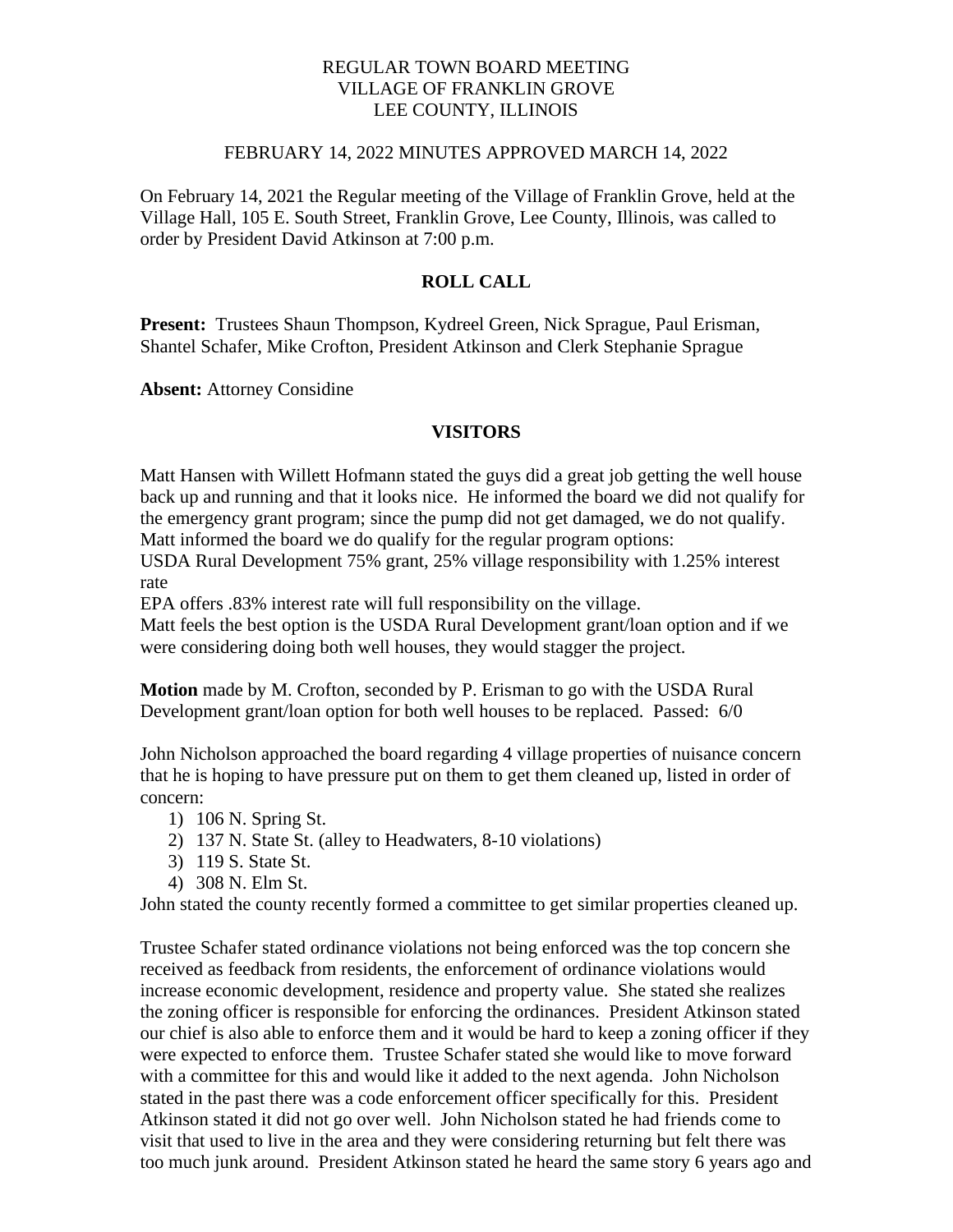feels we are moving in the right direction. Trustee Schafer stated we may be moving in the right direction and feels we could do more to continue moving forward.

Sharon Fore addressed the board concerning her huge water bill and supplied copies of the correspondence. President Atkinson stated the water committee will review and come up with something.

#### **MINUTES**

**Motion** made by N. Sprague, seconded by M. Crofton to approve the meeting minutes of December 21, 2021 and January 10, 2022. Passed: 6/0

#### **VILLAGE CLERK'S REPORT**

**Motion** made by S. Schafer, seconded by M. Crofton to pay bills. Passed: 6/0

#### **POLICE REPORT (Chief Harney)**

Complaints/Calls for Service – 21 Traffic Stops  $-3$ Traffic Arrests - 5 Traffic Warnings – 4 Other Arrest  $-1$  (warrant issued) Ordinance Warnings – 2 Motorist Assist – 1 Investigation  $-1$  (credit card fraud)

#### **LEGAL ISSUES (Attorney Considine)**

None

### C**OMMITTEE REPORTS**

#### **STREETS & ALLEYS**

(N. Sprague Chairman)

Trustee Sprague advised the board the bid letting for street repairs will be held at village hall March 9, 2022 at 3:00pm.

## **WATER & SEWER**

(M. Crofton Chairman)

Trustee Crofton informed the board they are moving along good and the wells are up to snuff.

#### **COMMUNITY DEVELOPMENT**

(S. Schafer Chairman)